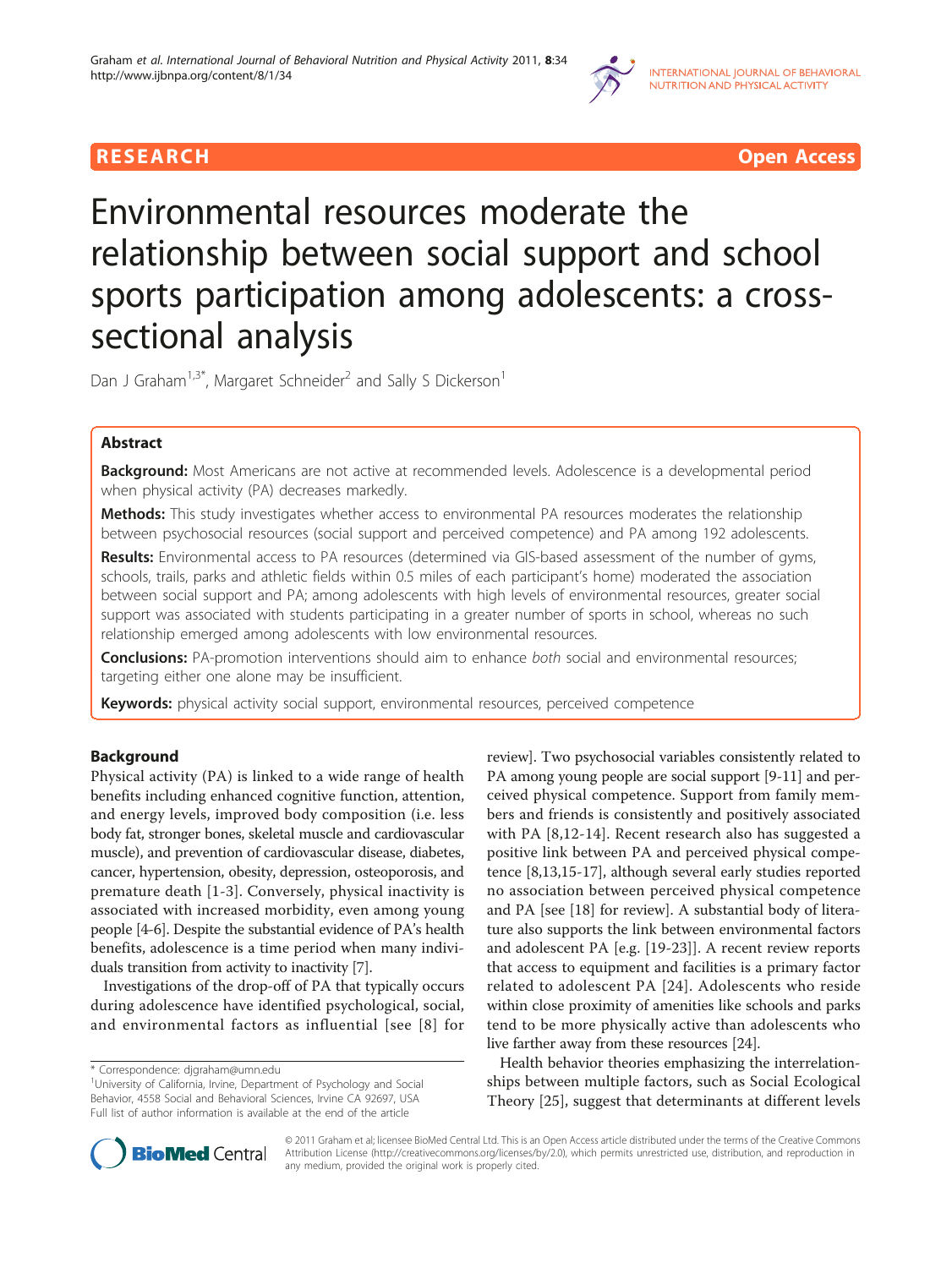(e.g. psychological, social, and environmental) interact with one another to influence health behaviors like PA. Research examining interactions between environmental and individual-level factors as they relate to PA is in its early stages [see [[26\]](#page-9-0)] but this type of research suggests that environmental features do not impact behavior equally across individuals. For example, perceived safety from traffic was only associated with active transportation among youth with low self-efficacy [[27](#page-9-0)], and expanded access to outdoor individual sports facilities increased physical activity only among adults who had low self-efficacy for exercising [[28\]](#page-9-0). These findings are consistent with Social Ecological Theory and suggest that the physical environment creates a context within which individual choices may be exercised; thus, the environment may moderate the relationship between psychosocial factors and PA.

The present study builds on the existing research by investigating whether environmental and psychosocial resources interact to influence PA behavior in concert. Specifically, this study seeks to determine whether environmental access to resources that facilitate PA moderates the relationship between psychosocial resources (i.e. social support and perceived competence) and PA behavior among adolescents. This study extends the literature by employing an objective measure of environmental resources for PA (i.e. GIS) as well as multiple measures of PA, including an objective measure (i.e. accelerometer). Consistent with prior research, we hypothesized that perceived physical competence, social support for PA, and environmental PA resources would be directly associated with PA. It was also hypothesized that access to environmental resources would moderate the relationship between psychosocial factors and PA because for any given level of psychosocial resources, those with easier access to environmental resources face fewer barriers to being active. Thus, the highest levels of PA were anticipated among those adolescents with high levels of both psychosocial and environmental resources for PA.

# Methods

#### Participants

Participants were 192 adolescents (mean age  $\pm$  S.D. =  $14.79 \pm 0.46$  years; 55% male) who enrolled in a larger, laboratory-based study assessing PA, psychosocial constructs, and fitness [see [[29](#page-9-0)] for additional information about larger study]. Participants were recruited over four consecutive summers (2005-2008), with approximately fifty adolescents per summer. Participants were recruited via fliers and class presentations at two Southern California public high schools similar in size, demographic characteristics, academic achievement, and PA facilities available for student use. Adolescents and their parents/guardians provided written informed consent to the procedures before participating. All procedures were approved by the University of California Irvine's Institutional Review Board.

#### Procedure

During the summer, participants came to the University's General Clinical Research Center (GCRC) where height and weight were measured and participants completed a series of questionnaires including multiple measures of PA. Participants were provided with Actigraph<sup>®</sup> accelerometers to wear for 7 days to assess PA outside of the clinic.

# Measures

#### Perceived Physical Competence

Perceived physical competence - the belief in one's own athletic/exercise proficiency - was assessed via the "competence" subscale of the Intrinsic Motivation Inventory [IMI; [[30](#page-9-0)]]. This subscale includes 6 items on which respondents rate statements such as "I think I am pretty good at exercising" on a 7 point Likert scale: 1 (not at all true) to 7 (very true). The scale showed good internal consistency, with a Cronbach's alpha of 0.87 in this sample. To create the composite measure used in analyses, the responses to the 6 items were averaged; the range of values for this variable among these participants was 1.5 to 7, and the mean was 5.3. Two participants did not provide responses to this questionnaire, but among the other 190 participants there were no missing data.

# Social Support for PA

Social support for exercise includes the provision of either emotional encouragement or tangible assistance to further a PA-related end. Two scales [[11](#page-8-0)] were used to assess social support for PA: one measured friend support and one measured family support. Each five-item scale asked respondents about their PA in a typical week (e.g. how often friends and family members participated in PA with them or encouraged them to participate in PA). Response options ranged from 1 (never) to 5 (every day). The family and friend support measures showed acceptable internal consistency in this sample, with Cronbach's alphas of 0.77 and 0.76, respectively. A combined support variable was created by averaging scores of all 10 family and friend support items; this variable is labeled "social support for PA" and was utilized in ana-lyses due to the strong [[31\]](#page-9-0) positive correlation ( $r = 0.54$ ) between family support for PA and friend support for PA; also, analyses utilizing the measures separately demonstrated the same relationships with PA in nearly all cases. Among these adolescents, the range of scores on this composite variable was 1.3 to 4.7. Two participants did not provide responses to this questionnaire, but among the other 190 participants there were no missing data.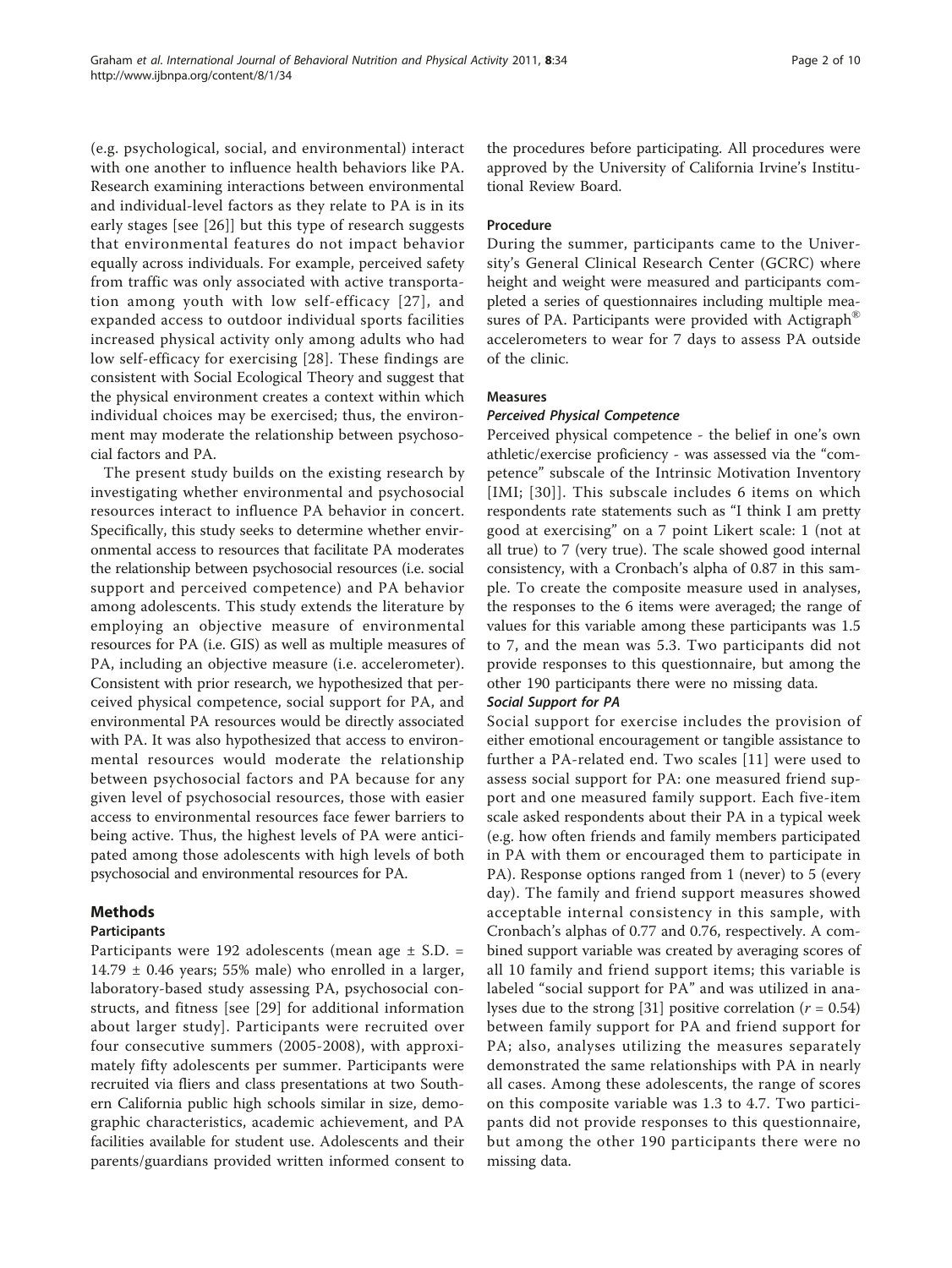#### Environmental Resources for PA

Geographic Information Systems (GIS) mapping software (ArcGIS, ESRI, Redlands CA) was used to assess whether adolescents lived within a neighborhood distance [0.5 mile; [[32](#page-9-0)]] of several environmental features capable of influencing PA. The environmental features examined have all been linked to PA in recent research [[33](#page-9-0)-[37\]](#page-9-0) and included: paved, off-road bicycle trails; gyms; parks (traditional open green space parks and skate parks); athletic fields (baseball diamonds, soccer fields, etc.); and the adolescents' schools. A composite environmental resources score was calculated for each participant by summing the number of these resources available within a 0.5 mile radius of his or her home. When one of these resources was located within the confines of another (e.g. a baseball diamond or pedestrian trial in a park; an athletic field or gym at a school), the space was only counted once. Scores on this variable ranged from 0 to 6; mean, median, and modal values were all approximately or exactly 2.

#### Physical Activity

Four assessments of PA were obtained: 1) Moderate to Vigorous Physical Activity (MVPA) via Actigraph® accelerometer; 2) 3-Day Physical Activity Recall (3DPAR); 3) self-reported participation in school sports; 4) self-reported participation in out-of-school sports.

Actigraph<sup>®</sup> Accelerometers are motion sensors that record magnitude of acceleration, allowing for the determination of PA intensity as well as quantity. Accelerometers used in the present study were Actigraph® waist units (model 7164, ActiGraph, Pensacola, FL), worn by the participants for a minimum of 4 and a maximum of 7 days, during all waking hours, except when swimming or bathing, on a belt with the unit positioned at the left hip. A review of the objective PA measurement literature [[38\]](#page-9-0) found that the accelerometers used in the present study are the only commercially available devices to correlate with the goldstandard doubly labeled water technique for measuring energy expenditure. Accelerometers have been validated for PA measurement in both laboratory and field settings [see [\[39](#page-9-0)]] and provide minute-by-minute numerical descriptions of the activity in which the individual wearing the unit is engaging. Raw data are presented in counts per minute which, in this study, were converted to light, moderate, and hard PA based on validated [\[40](#page-9-0)] cutpoints [light activity: < 1952 counts; moderate: 1952 - 5724; hard: > 5724]). Using these levels, total MVPA was summed over the course of the day and averaged across all complete days of wear (defined as at least 8 hours of Actigraph® use). Among these adolescents, the range of accelerometer-derived MVPA values was 6.3 to 176.9 minutes per day.

Self-reported PA Self-reported PA was assessed via three questionnaires, which measured: 1) school sports participation, (i.e. adolescents indicated whether or not they played each of 14 school sports or others not listed, which elicited a range from 0 to 5 school sports in this sample); 2) sports participation outside of school, (adolescents indicated whether or not they played each of 14 non-school sports or others not listed, which produced a range of 0 to 6 sports in this sample); and 3) the 3- Day Physical Activity Recall (3DPAR) self-report assessment, validated by Motl, Dishman, Dowda, and Pate [[41](#page-9-0)]. The 3DPAR requires participants to report their activities for each 30-minute block of time between 7:00 am and 11:30 pm on the three previous days. Activities were converted into metabolic equivalents (METS) using the compendium published by Ainsworth et al. [[\[42\]](#page-9-0), updated [\[43](#page-9-0)]], from which average daily minutes of MVPA (≥3 METS) was calculated. The range of 3DPAR-derived daily MVPA values among these adolescents was 0 to 540 minutes per day.

#### Parent PA Behavior and Perceptions

Parental PA behavior and parental perception of benefits associated with child's PA were included as covariates to control for the possibility that a relationship between environmental resources for PA and adolescent PA might represent the influence of physically active parents selfselecting neighborhood environments with greater access to PA opportunities. This selection bias, coupled with active parents' ability to transmit their preference for PA via both nature and nurture [[44,45\]](#page-9-0), could create a spurious PA-environment relationship among adolescents; thus, parental PA and perceptions were statistically controlled in all analyses.

Parental PA Adolescents were asked: "How often does each of your parents (or legal guardians) participate in at least 30 minutes of exercise that is hard enough to increase breathing and heart rate?" Responses ranged from 1 (rarely) to 4 (at least 5 times per week) and were provided for both parents/guardians. Ranges were 1 to 4 for both parents in this sample.

Parental perceptions of benefits attained through child's PA One parent/guardian completed a questionnaire that assessed perceived benefits of PA for their child. Parents were asked to complete the stem "If my child participates in regular physical activity or sports, then: " by endorsing how strongly (from 1 [strongly disagree] to 5 [strongly agree]) they agreed with 14 statements describing potential psychological, social, and physical health benefits of PA (e.g., "S/he will meet new people," "S/he will feel less tension and stress.") This scale was modified from a tool used with college students [\[46](#page-9-0)] and showed good internal consistency, with a Cronbach's alpha of 0.91 in this sample. To create the composite measure used in analyses, the responses to the 14 items were summed; the range of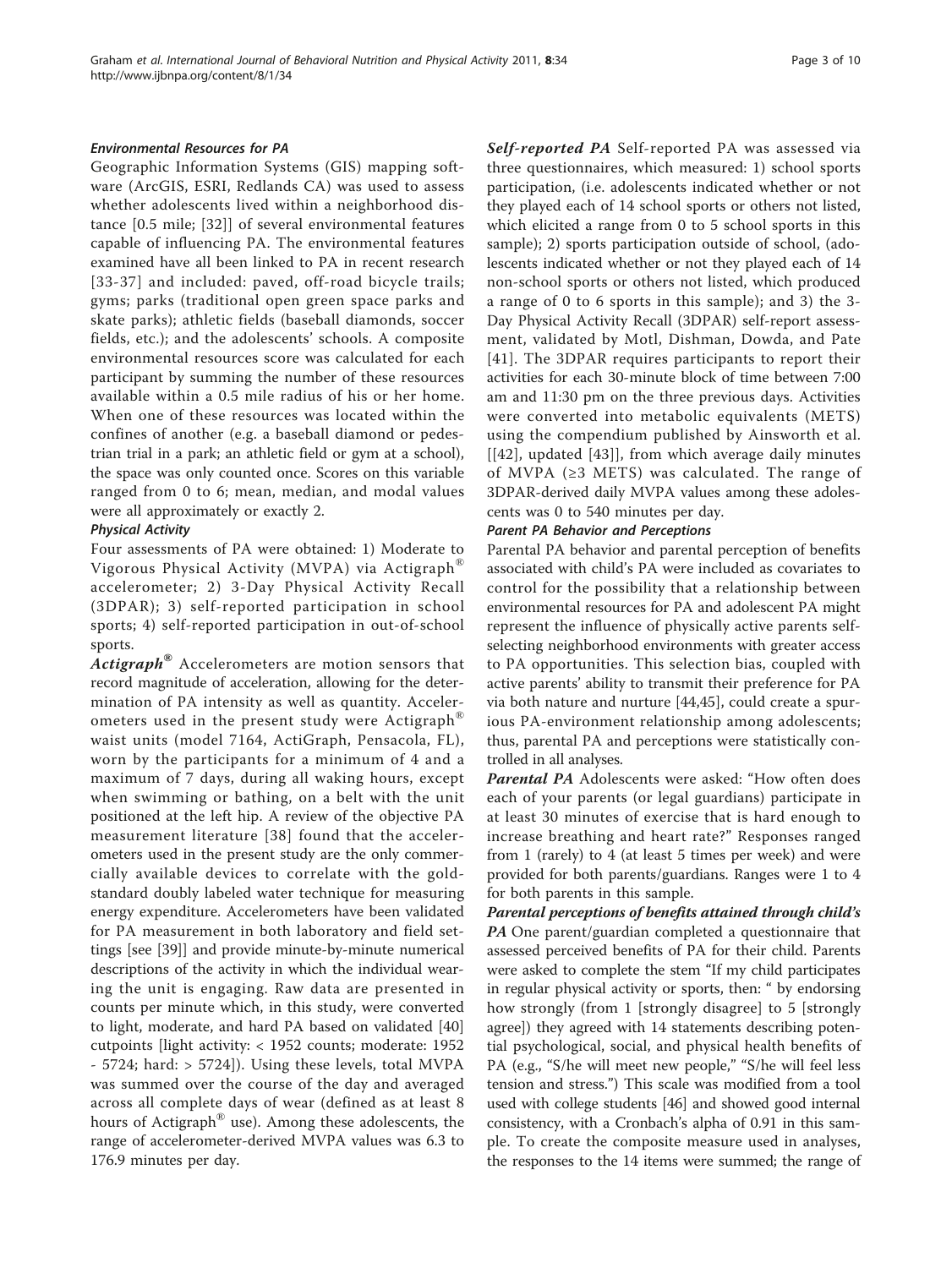values for this variable among these participants was 14 to 70.

# Sociodemographic Covariates

Participant age, gender, and race were self-reported. Socioeconomic status was determined via median household income for the Census block group (2000 Census) in which the participant lived.

#### Data Analyses

Primary analyses were three sets of ordinary least squares regression analyses exploring the relationships among the following constructs: psychosocial resources for PA, environmental resources for PA, and PA itself. All analyses controlled for participant age, gender, race, parental PA, parental PA perceptions, socioeconomic status (SES) and body mass index (BMI) percentile, based on known associations with psychosocial and environmental predictors. Analyses incorporating Actigraph<sup>®</sup> data utilized only those participants ( $n = 130$ ) who reported at least 8 hours of wear time on at least 4 days, including 2 weekend days and also included the number of days with complete data as a covariate.

The first set of regression analyses examined the psychosocial variables (social support and perceived physical competence) individually as predictors of each measure of PA [MVPA(Actigraph®), MVPA(3DPAR), school sports, and out-of-school sports].

The second set of regression analyses examined environmental access to PA resources as a predictor of each measure of PA. The third set of analyses examined the interaction between psychosocial and environmental resources for PA as a predictor of PA to investigate whether environmental access to PA resources moderated the relationships between psychosocial resources and PA. The environmental and psychosocial variables were centered prior to computing the multiplicative interaction terms. Each interaction term was tested as a predictor of each PA variable in models including both of the main effects comprising the interaction term, again controlling for sociodemographic and parental variables, as well as BMI percentile.

To investigate the nature of significant interactions, regression lines were plotted representing groups high (one SD above the mean) versus low (one SD below the mean) on environmental resources at high and low levels of the psychosocial variable. The simple slopes of the two lines (high vs. low access) were then calculated and tested for statistical significance (i.e., whether the slopes were significantly different from zero; see [\[47\]](#page-9-0).)

# Results

#### Descriptive Statistics

Participant characteristics are provided in Table [1](#page-4-0) for all sociodemographic, psychosocial, PA, and parent variables involved in analyses. There were no statistically significant differences for any of the predictor or control variables between the subset of participants with complete Actigraph<sup>®</sup> data and those with incomplete Actigraph<sup>®</sup> data. Thus, analyses of all four measures of PA appear to reflect the characteristics of the complete sample. The most commonly played school sports were swimming/ diving, track/field, and football. The sports most commonly played outside of school were swimming/diving, soccer, and tennis. Table [2](#page-5-0) provides a complete listing of sports played in- and out-of-school for both males and females.

#### Psychosocial Variables Predicting Physical Activity

Regression analyses examining the psychosocial variables (perceived competence and social support for PA) in relation to PA revealed that both of the psychosocial variables predicted all four measures of PA in the expected, positive direction, and accounted for between 2.6% and 17.7% of the variance in physical activity (see Table [3\)](#page-5-0). All relationships were statistically significant at the  $p < 0.05$  level.

#### Environmental Access Predicting Physical Activity

Regression analyses examining GIS-measured environmental access to PA resources (gyms, schools, trails, parks and athletic fields) in relation to PA indicated that environmental access was not a statistically significant predictor at the  $p < 0.05$  level of any of the four measures of PA (see Table [3](#page-5-0)). Environmental access predicted school sports participation and accelerometerdetermined MVPA at trend levels (p < 0.08).

# Environment as Moderator of Relationship between Psychosocial Resources and PA

Tested next was whether access to environmental PA resources moderated the observed relationships between psychosocial resources and PA. The interaction between environmental resources and mean social support for PA was a statistically significant predictor of school sports participation ( $b = 0.35$ ,  $SE = 0.16$ ,  $p < 0.05$ ). Plotting this interaction (see Figure [1](#page-6-0)) revealed the nature of the moderation: among adolescents with a relatively high level of environmental resources, greater social support was associated with higher levels of sports participation ( $b = 0.49$ ,  $SD = 0.18$ ,  $p < 0.01$ ). This relationship was absent among adolescents with relatively low environmental resources  $(b = -0.03, SD = 0.15, p = 0.82)$ . Environmental PA resources did not moderate any of the other relationships between a psychosocial measure and a PA measure. Posthoc analyses revealed statistically significant correlations between participation in school sports and measures of both aerobic fitness and body composition. Specifically, there were moderately sized correlations between school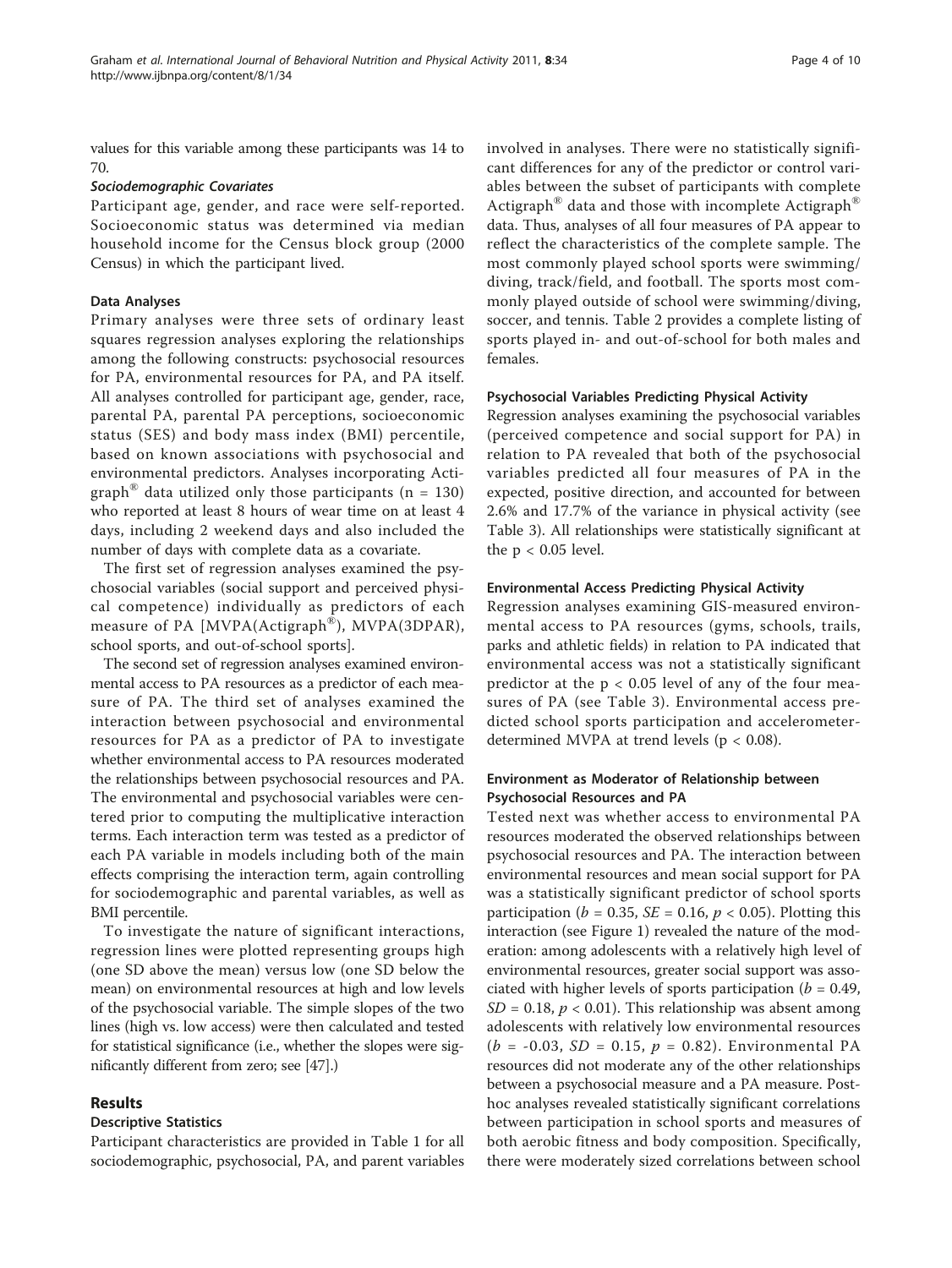<span id="page-4-0"></span>

|                                       | Total Sample $n = 192$ | Participants with Complete <sup>a</sup> Actigraph <sup>®</sup> Data $n = 130$ |  |  |  |
|---------------------------------------|------------------------|-------------------------------------------------------------------------------|--|--|--|
|                                       | N(%)                   | N(%)                                                                          |  |  |  |
| Male                                  | 105 (54.7%)            | 69 (53.5%)                                                                    |  |  |  |
| Race                                  |                        |                                                                               |  |  |  |
| African American                      | $1(0.5\%)$             | $0(0\%)$                                                                      |  |  |  |
| Asian/Asian American                  | 17 (8.9%)              | 12 (9.3%)                                                                     |  |  |  |
| White                                 | 130 (67.7%)            | 87 (67.4%)                                                                    |  |  |  |
| Other Race                            | 26 (13.5%)             | 19 (14.7%)                                                                    |  |  |  |
| Decline to State                      | 18 (9.4%)              | 11 (8.5%)                                                                     |  |  |  |
| School Sports                         |                        |                                                                               |  |  |  |
| 0 sports:                             | 67 (34.9%)             | 49 (38.0%)                                                                    |  |  |  |
| 1 sport:                              | 69 (35.9%)             | 41 (31.8%)                                                                    |  |  |  |
| >1 sport:                             | 56 (29.2%)             | 39 (30.2%)                                                                    |  |  |  |
| Out-of-School Sports                  |                        |                                                                               |  |  |  |
| 0 sports:                             | 40 (20.8%)             | 31 (24.0%)                                                                    |  |  |  |
| 1 sport:                              | 78 (40.6%)             | 49 (38.0%)                                                                    |  |  |  |
| >1 sport:                             | 74 (38.6%)             | 49 (38.0%)                                                                    |  |  |  |
|                                       | Mean (SD)              | Mean (SD)                                                                     |  |  |  |
| Age (Years)                           | 14.79 (0.46)           | 14.81 (0.47)                                                                  |  |  |  |
| Household Income by Block             | \$88,774.50            | \$86,755.05                                                                   |  |  |  |
| Group (U.S. Dollars, 1999)            | (528,881.82)           | (527,306.47)                                                                  |  |  |  |
| Perceived Physical Competence         | 5.27 (1.21)            | 5.21(1.18)                                                                    |  |  |  |
| Social Support for PA                 |                        |                                                                               |  |  |  |
| Combined Support:                     | 3.14(0.73)             | 3.12 (0.76)                                                                   |  |  |  |
| Family Support:                       | 3.03(0.89)             | 3.01(0.93)                                                                    |  |  |  |
| Friend Support:                       | 3.25(0.76)             | 3.23(0.77)                                                                    |  |  |  |
| Environmental PA resources            | 2.20(1.45)             | 2.22(1.48)                                                                    |  |  |  |
| 3DPAR (MVPA min/day)                  | 211.09 (115.81)        | 199.38 (119.59)                                                               |  |  |  |
| Actigraph <sup>®</sup> (MVPA min/day) | $NA^a$                 | 44.15 (27.06)                                                                 |  |  |  |
| <b>BMI</b>                            | 21.99 (3.77)           | 21.93 (3.57)                                                                  |  |  |  |
| <b>BMI Percentile</b>                 | 60.38 (27.34)          | 60.66 (27.58)                                                                 |  |  |  |
| Parental PA (mother)                  | 2.33(1.06)             | 2.40 (1.09)                                                                   |  |  |  |
| Parental PA (father)                  | 2.34(1.07)             | 2.36 (1.08)                                                                   |  |  |  |
| Parental value of PA                  | 62.26 (7.76)           | 62.00 (8.42)                                                                  |  |  |  |

<sup>a</sup>Actigraph® data were considered complete if data were recorded for ≥8 hours on ≥4 days, including 2 weekend days.

sports participation and both cycle ergometer-derived  $VO<sub>2</sub>peak (r = 0.36)$  and Dual Energy X-ray Absorptiometry (DEXA;  $r = -0.26$ ).

#### **Discussion**

This study examined the relationship between psychosocial resources (perceived physical competence and social support for PA), environmental resources for PA, and measures of PA. Consistent with hypotheses and previous research, higher levels of social support and perceived competence were associated with higher levels of PA (assessed via in-school and out-of-school sports participation, accelerometry, and self-reported PA recall). Interestingly, environmental resources did not display a direct relationship with any of the PA variables in this study. However, there was a significant interaction between

environmental access and social support. Specifically, among adolescents with high levels of environmental resources, greater social support was associated with students participating in a greater number of sports in school, whereas no such relationship emerged among adolescents with low environmental resources.

Evidence that adolescents with high levels of both social support and environmental PA resources participated in the most school sports, whereas adolescents with low levels of one or both of these variables were significantly less likely to participate in school sports has important implications. This finding supports the calls by Leonard Epstein [[48\]](#page-9-0) and others [see [[24](#page-9-0),[49\]](#page-9-0)] for interventions aimed at increasing PA that address both environmental influences on PA and mobilization of support for PA from members of participants' social support networks.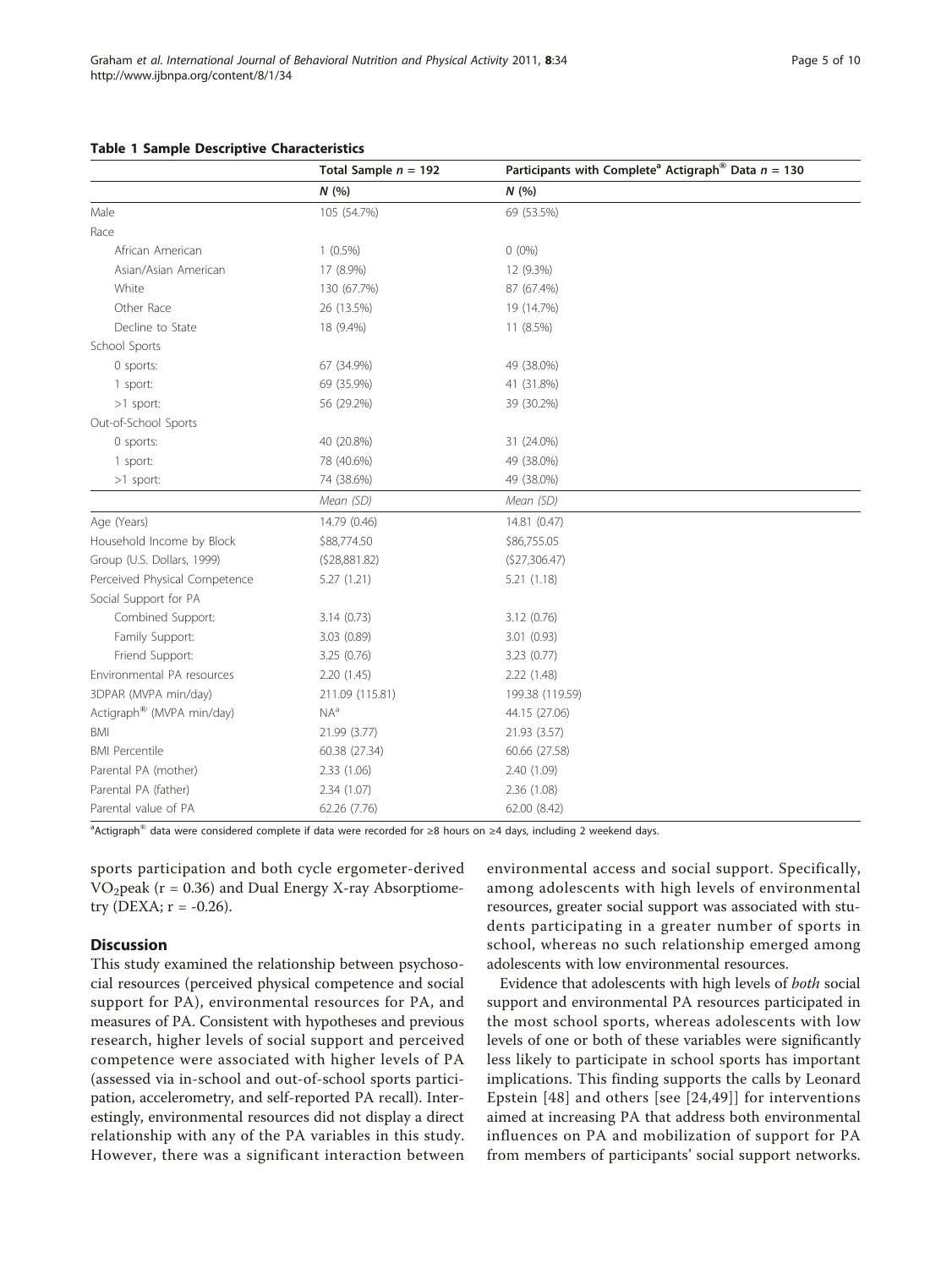| Sport            | <b>School Sports Participants</b> |                     | Out-of-School Sports Participants |                |  |
|------------------|-----------------------------------|---------------------|-----------------------------------|----------------|--|
|                  | Male                              | Female              | Male                              | Female         |  |
| Aerobics         | $\circ$                           | 0                   | $\overline{4}$                    | 7              |  |
| Base/Softball    | $\overline{4}$                    | 3                   | 9                                 | 4              |  |
| Basketball       | 11                                | 6                   | 14                                | 9              |  |
| Bicycling        | 0                                 | 0                   |                                   | 3              |  |
| Cheerleading     | $\Omega$                          | 5                   | 0                                 | 3              |  |
| Color guard      | $\Omega$                          | 2                   | $\Omega$                          |                |  |
| Cross country    | 5                                 | 7                   | $\Omega$                          | $\mathbf 0$    |  |
| Dancing          | $\Omega$                          | 0                   | $\circ$                           | 17             |  |
| Football         | 20                                | $\Omega$            | 10                                | $\mathbf 0$    |  |
| Golf             | 4                                 | 3                   | 6                                 | 2              |  |
| Gymnastics       | 0                                 | 0                   | 2                                 | 6              |  |
| Hockey           | 2                                 | 0                   | 3                                 | 0              |  |
| Horseback riding | $\Omega$                          | 0                   | $\Omega$                          | 2              |  |
| Lacrosse         | 5                                 | 3                   | 3                                 | $\overline{2}$ |  |
| Martial arts     | $\Omega$                          | $\Omega$            | 8                                 | 8              |  |
| Paintball        | 0                                 | 0                   |                                   | 0              |  |
| Pilates          | 0                                 |                     | $\Omega$                          | $\overline{2}$ |  |
| Rugby            |                                   | 0                   | 0                                 | $\circ$        |  |
| Running          | ∩                                 | 0                   | 9                                 | 6              |  |
| Skating          | $\Omega$                          | 0                   | $\Omega$                          | 0              |  |
| Skiing           | 0                                 | 0                   | 5                                 | 4              |  |
| Soccer           | 7                                 | 11                  | 16                                | 20             |  |
| Surfing          | $\Omega$                          | $\mathsf{O}\xspace$ | $\circ$                           | $\mathbf{1}$   |  |
| Swimming/Diving  | 12                                | 14                  | 20                                | 24             |  |
| Tennis           | $\overline{2}$                    | 6                   | 11                                | 13             |  |
| Track and field  | 13                                | 11                  | $\Omega$                          | 0              |  |
| Volleyball       | 6                                 | 5                   | 4                                 | 5              |  |
| Water polo       | 11                                |                     | 8                                 | 4              |  |
| Weightlifting    |                                   | 0                   | 0                                 | 0              |  |
| Wrestling        | 10                                |                     | 3                                 |                |  |

<span id="page-5-0"></span>

|  |  | Table 2 School Sports and Out-of-School Sports Participation by Gender |  |  |  |  |
|--|--|------------------------------------------------------------------------|--|--|--|--|
|--|--|------------------------------------------------------------------------|--|--|--|--|

Table 3 Psychosocial and Environmental Predictors of Physical Activity $^{\rm a}$  (n = 190 $^{\rm b}$ )

|                            | MVPA $(Actigraph^{\circledR})^c$ |                                     | MVPA (3DPAR)         |                                     | <b>School Sports</b>  |                                     | <b>Out-of-School Sports</b> |                                     |
|----------------------------|----------------------------------|-------------------------------------|----------------------|-------------------------------------|-----------------------|-------------------------------------|-----------------------------|-------------------------------------|
|                            | b(se)                            | Semi-partial<br>corr <sup>2 d</sup> | b(se)                | Semi-partial<br>corr <sup>2 d</sup> | b(se)                 | Semi-partial<br>corr <sup>2 d</sup> | b(se)                       | Semi-partial<br>corr <sup>2 d</sup> |
| Perceived<br>Competence    | $0.043*$<br>(0.020)              | 0.030                               | $1.991**$<br>(0.745) | 0.037                               | $0.303***$<br>(0.045) | 0.177                               | $0.183***$<br>(0.045)       | 0.073                               |
| Social Support             | $0.063*$<br>(0.032)              | 0.027                               | $2.639*$<br>(1.186)  | 0.026                               | $0.474***$<br>(0.072) | 0.173                               | $0.313***$<br>(0.071)       | 0.086                               |
| Environmental<br>Resources | $0.096 -$<br>(0.052)             | 0.023                               | 0.954<br>(2.006)     | 0.001                               | $0.234 -$<br>(0.133)  | 0.015                               | 0.046<br>(0.125)            | 0.001                               |

 $\sim \! p < 0.08; \, p < 0.05^*; \, p < 0.01^{**}; \, p < 0.001^{***}$ 

<sup>a</sup> Regression equations predicting PA included gender, age, race, BMI percent, household income, parental PA and parental value of PA as covariates.

<sup>b</sup> Two participants did not provide any responses to the Perceived Competence and Social Support questionnaires, for a total sample size of 190.

<sup>c</sup>Analyses using Actigraph® data were performed on a subsample of adolescents (n = 130) who had ≥4 complete days of data (≥8 hours of wear-time), including 2 weekend days. These analyses also included the number of complete days as a covariate.

<sup>d</sup> Squared semi-partial correlations represent the proportion of the variance in MVPA(Actigraph®), MVPA(3DPAR), school sports participation, and out-of-school sports participation explained by perceived competence and social support for PA.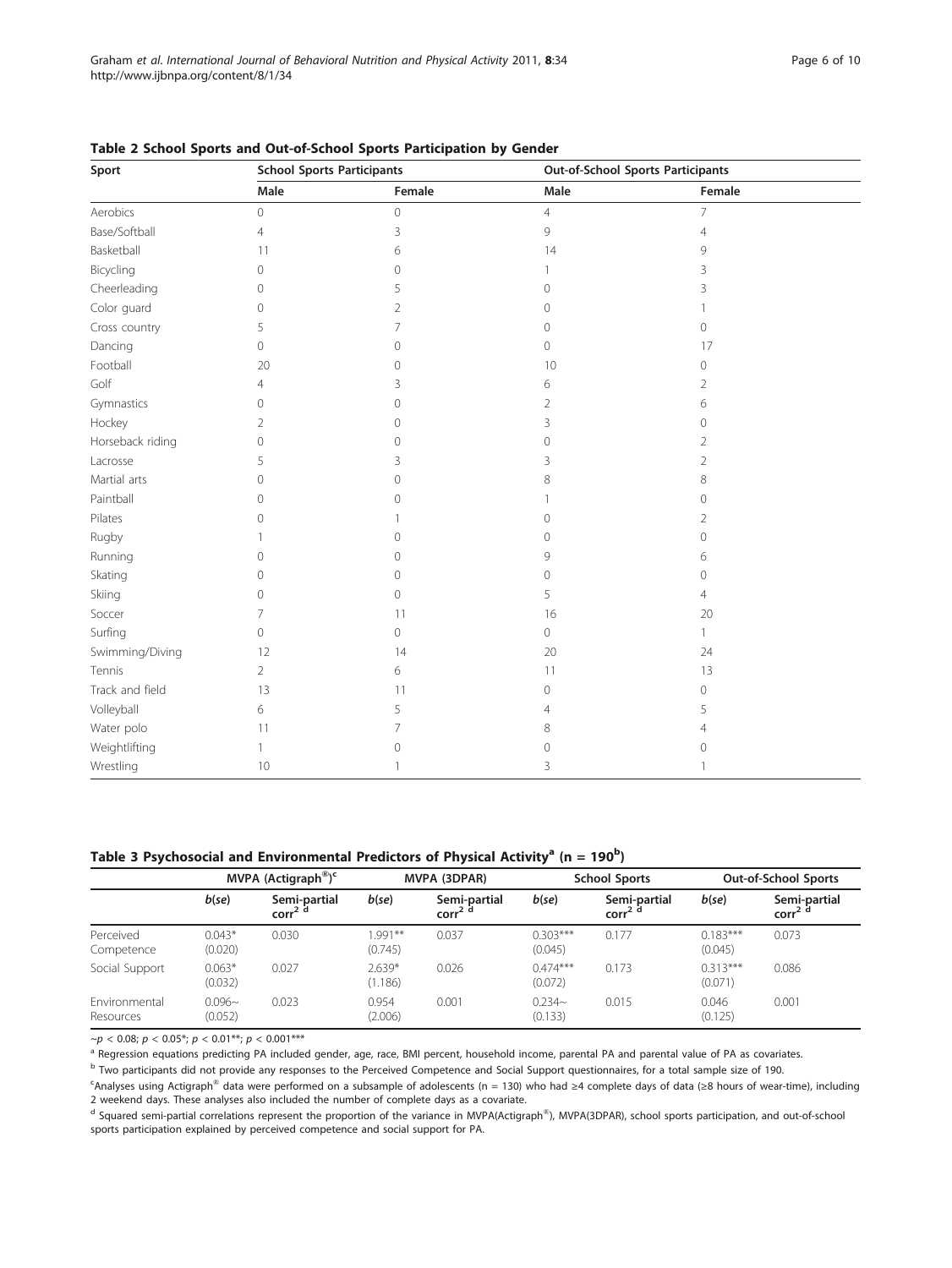<span id="page-6-0"></span>

The fact that adolescents with high levels of either environmental resources or social support were no more active than adolescents with low levels of both suggests that social support and environmental resources may each be necessary but not sufficient conditions for promoting adolescent PA. Thus, interventionists may see improved success in promoting PA by addressing the dual goals of increasing social support for PA and increasing access to PA opportunities.

One surprising result was that the relationship between perceived competence and PA was not moderated by access to environmental PA resources. Adolescents with higher levels of perceived physical competence showed higher levels of PA than adolescents with lower levels of perceived competence whether they had access to environmental resources or not. One possible explanation is that individuals with high perceived physical competence may not see environmental deficits as insurmountable roadblocks and may be more willing to go out of their way to be active. This result was unexpected given the recent reports of interactions between environmental variables and self-efficacy, a construct similar to perceived competence, in relation to PA [\[27,28\]](#page-9-0).

However, the present study differed from these earlier studies in important ways beyond examining competence as opposed to self-efficacy. The current study objectively measured the environment in the United States, whereas these other studies measured the environment subjectively, and examined residents of Australia and Belgium. It is possible that these differences and others may help explain the differing results. It is also worth noting that the sample size of the present study is substantially smaller than the samples studied by Cerin and colleagues [[28](#page-9-0)] and Deforche and colleagues [[27\]](#page-9-0), and that the relatively smaller sample size may help explain why the present study did not produce statistically significant links between the environment and PA as reported in these other studies, despite comparable effect sizes across all 3 studies.

Another surprising finding was that although all four measures of PA had strong positive relationships with both psychosocial measures, only one of these relationships (i.e. social support and school sports participation) was moderated by environmental resources. It is possible that school sports participation is a unique and important predictor. Indeed, research suggests that involvement in organized sports as a child and adolescent increases the likelihood for a physically active lifestyle into adulthood [[50](#page-9-0)]. It is also possible that idiosyncrasies of each of the other PA assessments, discussed below, could make school sports participation the most representative measure of PA among these adolescents and could help explain why the hypothesized moderation was seen for school sports participation but not for any of the other PA measures used in the present study.

The self-reporting involved in the 3DPAR may have been subject to recall bias or inflated reporting of time spent engaging in PA. Adolescents self-reported about 3 hours more MVPA per day on the 3DPAR than was recorded via accelerometry (see Table [1](#page-4-0)). Additionally, the 3DPAR and accelerometer data reflect only a small slice of time in the lives of these adolescents, which may not be highly representative of their year-round PA. Further, the outside-of-school-sports questionnaire elicited a range of responses (e.g. paintball, surfing, horseback riding) that likely varied a great deal more in terms of intensity and frequency than did participation in a school sport.

It is also worth noting that the 3DPAR and accelerometer data reflect PA patterns during the summer, which may differ from year-round PA behavior. Summer in Southern California is marked by high beach traffic, and it is possible that these teens were traveling to beaches for some of their PA (e.g. surfing, swimming) rather than using environmental resources nearer to their homes. Further research could investigate this possibility by objectively recording (e.g. via Global Positioning System; GPS) physical activity location. Participation in water sports has additional ramifications for the data collected by the accelerometers, which were not waterproof. Many participants reported removing the Actigraph<sup>®</sup> during times that they were active, thus affecting the representativeness of the accelerometer data. However, analyses were also run using an accelerometer variable that adjusted for missing data based on participant report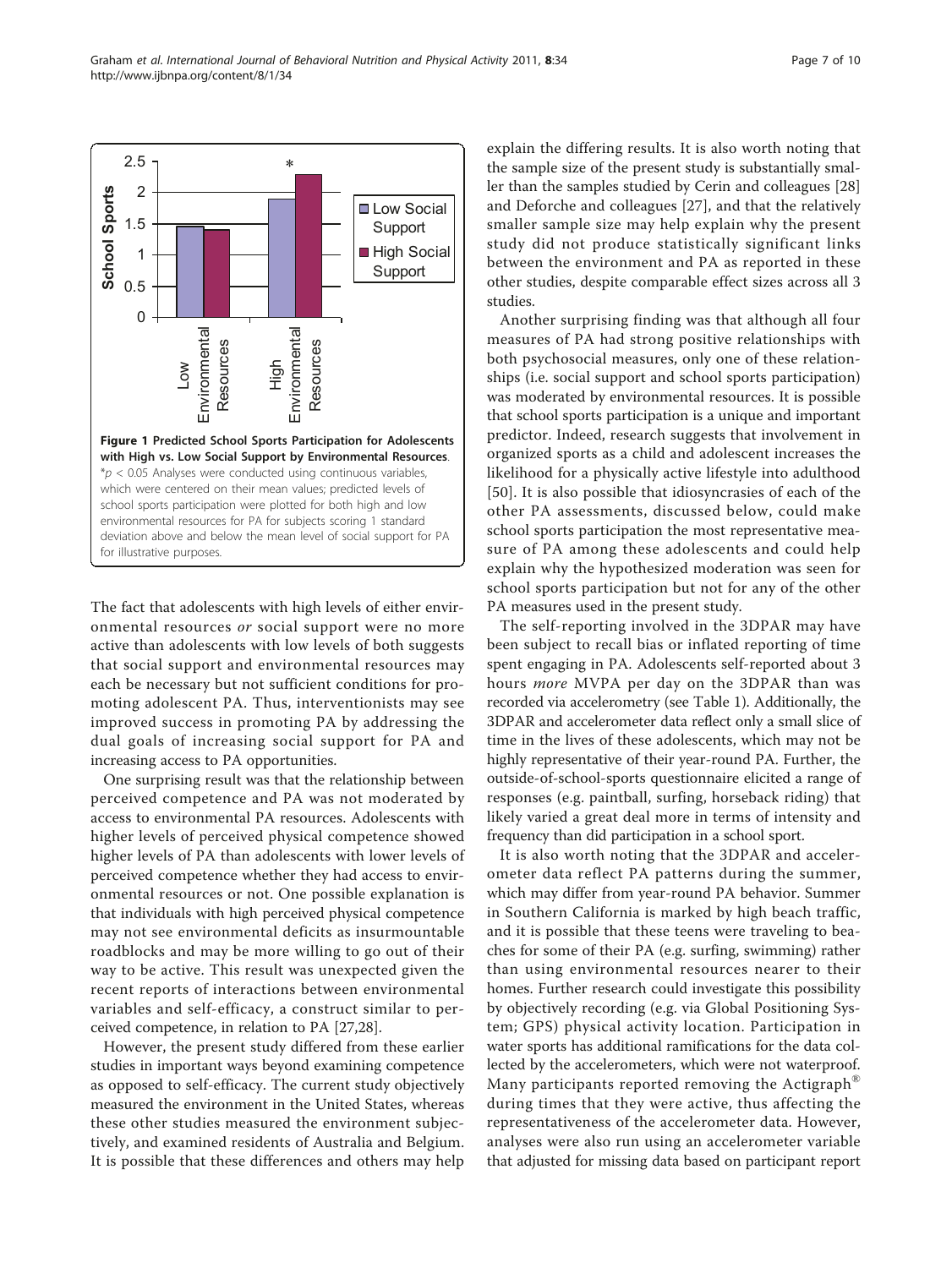of when the accelerometers were removed to participate in water sports, and the results were not significantly different from those reported here.

Taken together, these factors may help explain why school sports participation (which reflects PA behavior during the majority of the year) was the PA measure in this study that behaved as hypothesized whereas the other PA measures did not; however, the measure of school sports used here was also not without flaws. The measures of sports participation did not gauge the frequency or intensity of PA and thus were not directly translatable to minutes of MVPA to compare with Actigraph® and 3DPAR data. Nor did these measures distinguish between training activities for a sport (e.g. weight-lifting) and playing the sport itself, so participants may have inconsistently categorized their-sport related training as part of the sport or as another activity entirely. However, it should be noted that there was objective biological evidence suggesting that those adolescents participating in more school sports were, in fact, more active than those who participated in fewer or no school sports; specifically, participation in school sports was correlated with both physical fitness (ergometer-determined  $VO<sub>2</sub>peak$ ) and body composition (DEXA-determined percent body fat).

The present study provides insight into the ways in which environmental and psychosocial factors can impact adolescent PA, but there are limitations to consider beyond the possible lack of year-round representativeness of some of the PA measures. First, the median household income for the participants in this study was \$87,133 (range: \$41,591 to \$182,300), which is higher than the national median household income (\$51,425) as well as the median for California (\$61,154); however it is closer to the median for Orange County, where the participants resided (\$75,176) [\[51\]](#page-9-0). In addition, the racial composition of this sample does not mirror the racial distribution across the U.S. (although the percentage of Caucasian participants in this study [68%] was not drastically dissimilar from the percentage of Caucasians living in California [61%], where the data were collected, or from the national average [74%; [\[51\]](#page-9-0)]).

These demographic characteristics limit the generalizability of these results to other groups of adolescents; however, as reported elsewhere [\[52\]](#page-9-0), these adolescents are quite representative of the American adolescent population in other important ways (e.g. body composition and cardiovascular fitness). It should be noted that SES was assessed at the aggregate level (i.e. each participant's SES was determined by the median household income in his or her Census block group), and likely differed from any individual participant's family income. However, there was a moderate correlation between selfreported income and median household income (r = 0.46,  $p < 0.01$ ) among the final cohort of participants, from whom individual-level income information was collected.

Parent PA was reported by the child and may not have been an accurate representation of parental PA. In addition, although parental perceptions of PA benefits for their child were provided by a parent, these responses were only collected from one parent per participant, and thus may not reflect the perceptions of both parents. It is important to recognize that youth PA may relate to perceptions held by both parents as well as other unassessed family variables like living situation and family structure [[53](#page-9-0)]. Future research might benefit from assessing these family variables as well as from collecting data from two parents when possible to evaluate additional questions regarding the associations between PA and parent-child relationships (e.g. do PA-related behaviors/attitudes of the same-sex parent have a stronger association with youth PA than those of the opposite-sex parent?). These questions could not be effectively addressed in the present research as only one parent completed a questionnaire per adolescent participant, and only 17.7% (n = 34) of parental respondents were male.

In addition, PA and psychosocial data were collected from 4 cohorts of adolescents over 4 consecutive years (2005 - 2008), but environmental data were all gathered at one time (2008). It is possible that some gyms, trails, parks and fields were opened or closed during the four years that individual-level data were collected. These changes in environmental access to PA resources cannot be examined in the present data. Relatedly, only proximity was assessed in relation to environmental PA resources. Usability was not measured in any other way. It must be acknowledged that factors other than proximity (e.g. safety, attractiveness) can impact use of environmental PA amenities. Finally, in light of the present results, future research assessing social support provision related to specific types of PA (e.g. transportation to school sport activities vs. non-school sport activities) might be a fruitful line of inquiry.

#### Conclusions

The present research makes significant contributions to the literature examining determinants of PA. These results underscore the importance, highlighted by Social Ecological Theory, of examining interactions between variables at different levels of influence. Social Ecological Theory emphasizes the importance of examining multiple methods and levels of analysis as well as considering human-environment interactions and the contexts in which these interactions occur. The interactive influence of environmental- and individual-level predictors on PA reported in this study provide reason to believe that a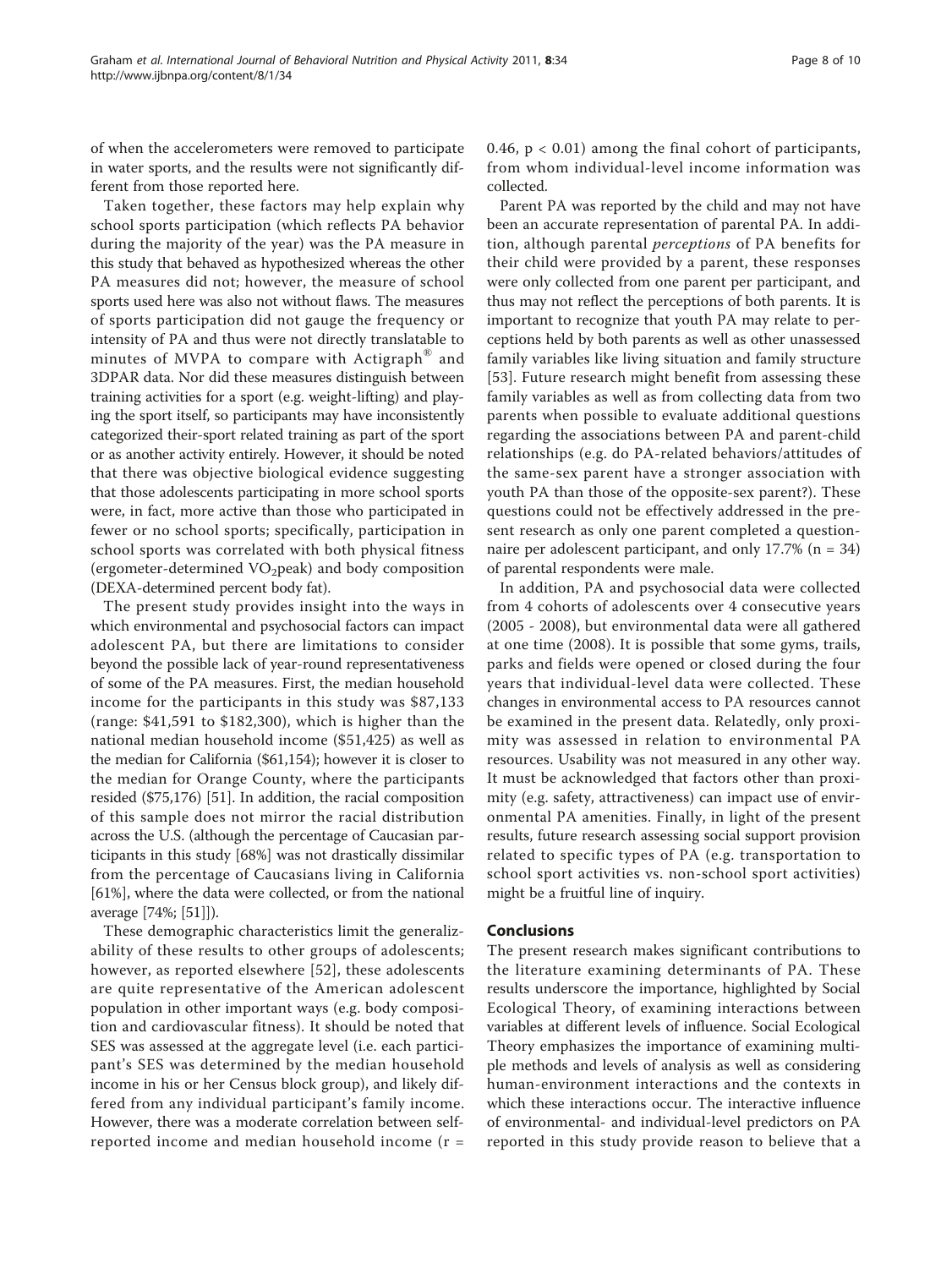<span id="page-8-0"></span>multi-level, interactive model like that posited by Social Ecological Theory is useful in understanding human physical activity behavior.

Future research should investigate interactions between additional PA-related psychosocial (e.g. intentions, sensation seeking) and environmental variables (e.g. perceived access to PA resources, environmental safety) as they relate to PA. Effective promotion of PA has the capacity to significantly enhance public health; an improved understanding of the interrelationships between adolescent PA determinants and outcomes will help to inform researchers and policymakers in designing more inclusive and effective interventions among this important population. The results of the present study (i.e. that higher levels of PA are seen only among those adolescents with both environmental resources and social support; either type of resources on its own is insufficient) suggest that existing intervention strategies (e.g. support groups) may not be effective on their own. Provision of environmental resources to facilitate PA may enhance the effectiveness of activity-promotion programs. Thus, future activity promotion efforts may benefit from collaboration between intervention designers and urban planners, and future investigations of determinants of health behaviors like PA may benefit from considering the multiple and interactive factors that contribute to behavior.

#### List of abbreviations

3DPAR: 3 Day Physical Activity Recall; BMI: Body Mass Index; GIS: Geographic Information Systems; MVPA: Moderate-to-Vigorous Physical Activity; PA: Physical Activity; SD: Standard Deviation; SE: Standard Error; SES: Socioeconomic Status;

#### Acknowledgements

The authors would like to acknowledge JoAnn Prause for her valuable feedback regarding data analysis and interpretation and Lisa Jones Bouchard for her contributions to data collection.

Funding for the research was provided by National Institutes of Health grant HD-37746 (M. Schneider, P.I.), and the UC Irvine Satellite GCRC (MQ1 RR00827). The project described was supported by Grant Number UL1 RR031985 from the National Center for Research Resources (NCRR), a component of the National Institutes of Health (NIH) and the NIH Roadmap for Medical Research. The sponsor did not have a role in collecting, analyzing, or interpreting the data, in writing the report, or in the decision to submit the paper for publication.

#### Author details

<sup>1</sup>University of California, Irvine, Department of Psychology and Social Behavior, 4558 Social and Behavioral Sciences, Irvine CA 92697, USA. <sup>2</sup>University of California, Irvine, Department of Planning, Policy, and Design, 258 Social Ecology I, Irvine CA 92697, USA. <sup>3</sup>University of Minnesota, Twin Cities, Division of Epidemiology and Community Health, 1300 S. 2<sup>nd</sup> Street, Suite 300, Minneapolis MN 55454, USA.

#### Authors' contributions

DG conceived of the research question addressed in this paper, conducted the statistical analyses and drafted the manuscript. MS conceived of the larger study of which this was a part, participated in the design and coordination of the study and assisted with the writing and revising of the manuscript. SD assisted with the writing and revising of the manuscript. All authors read and approved the final manuscript.

#### Declaration of Competing interests

The authors declare that they have no competing interests.

Received: 4 October 2010 Accepted: 18 April 2011 Published: 18 April 2011

#### References

- 1. Haskell WL, Lee IM, Pate RR, Powell KE, Blair SN, Franklin BA, Macera CA, Heath GW, Thompson PD, Bauman A: [Physical activity and public health:](http://www.ncbi.nlm.nih.gov/pubmed/17762377?dopt=Abstract) [updated recommendation for adults from the American College of](http://www.ncbi.nlm.nih.gov/pubmed/17762377?dopt=Abstract) [Sports Medicine and the American Heart Association.](http://www.ncbi.nlm.nih.gov/pubmed/17762377?dopt=Abstract) Med Sci Sports Exerc 2007, 39:1423-1434.
- 2. Hillman CH, Erickson KI, Kramer AF: [Be smart, exercise your heart: exercise](http://www.ncbi.nlm.nih.gov/pubmed/18094706?dopt=Abstract) [effects on brain and cognition.](http://www.ncbi.nlm.nih.gov/pubmed/18094706?dopt=Abstract) Nat Rev Neurosci 2008, 9:58-65.
- 3. Warburton DE, Nicol CW, Bredin SS: [Health benefits of physical activity:](http://www.ncbi.nlm.nih.gov/pubmed/16534088?dopt=Abstract) [the evidence.](http://www.ncbi.nlm.nih.gov/pubmed/16534088?dopt=Abstract) CMAJ 2006, 174:801-809.
- 4. Daniels SR, Arnett DK, Eckel RH, Gidding SS, Hayman LL, Kumanyika S, Robinson TN, Scott BJ, St Jeor S, Williams CL: [Overweight in children and](http://www.ncbi.nlm.nih.gov/pubmed/15837955?dopt=Abstract) [adolescents: pathophysiology, consequences, prevention, and treatment.](http://www.ncbi.nlm.nih.gov/pubmed/15837955?dopt=Abstract) Circulation 2005, 111:1999-2012.
- 5. Krishnamoorthy J, Hart C, Jelalian E: The epidemic of childhood obesity: review of research and implications for public policy. Social Policy Report 2006, 20.
- 6. Rowland TW: [Promoting physical activity for children](http://www.ncbi.nlm.nih.gov/pubmed/17953464?dopt=Abstract)'s health: rationale [and strategies.](http://www.ncbi.nlm.nih.gov/pubmed/17953464?dopt=Abstract) Sports Med 2007, 37:929-936.
- Nader PR, Bradley RH, Houts RM, McRitchie SL, O'Brien M: [Moderate-to](http://www.ncbi.nlm.nih.gov/pubmed/18632544?dopt=Abstract)[vigorous physical activity from ages 9 to 15 years.](http://www.ncbi.nlm.nih.gov/pubmed/18632544?dopt=Abstract) JAMA 2008, 300:295-305.
- 8. Sallis JF, Prochaska JJ, Taylor WC: [A review of correlates of physical](http://www.ncbi.nlm.nih.gov/pubmed/10795788?dopt=Abstract) [activity of children and adolescents.](http://www.ncbi.nlm.nih.gov/pubmed/10795788?dopt=Abstract) Med Sci Sports Exerc 2000, 32:963-975.
- Motl RW, Dishman RK, Saunders RP, Dowda M, Pate RR: [Perceptions of](http://www.ncbi.nlm.nih.gov/pubmed/16707779?dopt=Abstract) [physical and social environment variables and self-efficacy as correlates](http://www.ncbi.nlm.nih.gov/pubmed/16707779?dopt=Abstract) [of self-reported physical activity among adolescent girls.](http://www.ncbi.nlm.nih.gov/pubmed/16707779?dopt=Abstract) J Pediatr Psychol 2007, 32:6-12.
- 10. Panter JR, Jones AP, van Sluijs EM, Griffin SJ: [Attitudes, social support and](http://www.ncbi.nlm.nih.gov/pubmed/19465403?dopt=Abstract) [environmental perceptions as predictors of active commuting behaviour](http://www.ncbi.nlm.nih.gov/pubmed/19465403?dopt=Abstract) [in school children.](http://www.ncbi.nlm.nih.gov/pubmed/19465403?dopt=Abstract) J Epidemiol Community Health 2010, 64:41-48.
- 11. Prochaska JJ, Rodgers MW, Sallis JF: [Association of parent and peer](http://www.ncbi.nlm.nih.gov/pubmed/12092896?dopt=Abstract) [support with adolescent physical activity.](http://www.ncbi.nlm.nih.gov/pubmed/12092896?dopt=Abstract) Res Q Exerc Sport 2002, 73:206-210.
- 12. Duncan SC, Duncan TE, Strycker LA: [Sources and types of social support](http://www.ncbi.nlm.nih.gov/pubmed/15631557?dopt=Abstract) [in youth physical activity.](http://www.ncbi.nlm.nih.gov/pubmed/15631557?dopt=Abstract) Health Psychol 2005, 24:3-10.
- 13. Neumark-Sztainer D, Story M, Hannan PJ, Tharp T, Rex J: [Factors associated](http://www.ncbi.nlm.nih.gov/pubmed/12912787?dopt=Abstract) [with changes in physical activity: a cohort study of inactive adolescent](http://www.ncbi.nlm.nih.gov/pubmed/12912787?dopt=Abstract) [girls.](http://www.ncbi.nlm.nih.gov/pubmed/12912787?dopt=Abstract) Arch Pediatr Adolesc Med 2003, 157:803-810.
- 14. Van Der Horst K, Paw MJ, Twisk JW, Van Mechelen W: [A brief review on](http://www.ncbi.nlm.nih.gov/pubmed/17762356?dopt=Abstract) [correlates of physical activity and sedentariness in youth.](http://www.ncbi.nlm.nih.gov/pubmed/17762356?dopt=Abstract) Med Sci Sports Exerc 2007, 39:1241-1250.
- 15. Barnett LM, Morgan PJ, van Beurden E, Beard JR: [Perceived sports](http://www.ncbi.nlm.nih.gov/pubmed/18687148?dopt=Abstract) [competence mediates the relationship between childhood motor skill](http://www.ncbi.nlm.nih.gov/pubmed/18687148?dopt=Abstract) [proficiency and adolescent physical activity and fitness: a longitudinal](http://www.ncbi.nlm.nih.gov/pubmed/18687148?dopt=Abstract) [assessment.](http://www.ncbi.nlm.nih.gov/pubmed/18687148?dopt=Abstract) Int J Behav Nutr Phys Act 2008, 5:40.
- 16. Taylor IM, Ntoumanis N, Standage M, Spray CM: [Motivational predictors of](http://www.ncbi.nlm.nih.gov/pubmed/20167954?dopt=Abstract) physical education students' [effort, exercise intentions, and leisure-time](http://www.ncbi.nlm.nih.gov/pubmed/20167954?dopt=Abstract) [physical activity: a multilevel linear growth analysis.](http://www.ncbi.nlm.nih.gov/pubmed/20167954?dopt=Abstract) J Sport Exerc Psychol 2010, 32:99-120.
- 17. Davison KK, Schmalz DL, Downs DS: [Hop, skip... no! Explaining Adolescent](http://www.ncbi.nlm.nih.gov/pubmed/20393818?dopt=Abstract) Girls' [Disinclination for Physical Activity.](http://www.ncbi.nlm.nih.gov/pubmed/20393818?dopt=Abstract) Ann Behav Med 2010, 39:290-302.
- 18. Dishman RK, Sallis JF, Orenstein DR: [The determinants of physical activity](http://www.ncbi.nlm.nih.gov/pubmed/3920714?dopt=Abstract) [and exercise.](http://www.ncbi.nlm.nih.gov/pubmed/3920714?dopt=Abstract) Public Health Rep 1985, 100:158-171.
- 19. Gordon-Larsen P, McMurray RG, Popkin BM: [Determinants of adolescent](http://www.ncbi.nlm.nih.gov/pubmed/10835096?dopt=Abstract) [physical activity and inactivity patterns.](http://www.ncbi.nlm.nih.gov/pubmed/10835096?dopt=Abstract) Pediatrics 2000, 105:E83.
- 20. Saelens BE, Sallis JF, Frank LD: [Environmental correlates of walking and](http://www.ncbi.nlm.nih.gov/pubmed/12704009?dopt=Abstract) [cycling: findings from the transportation, urban design, and planning](http://www.ncbi.nlm.nih.gov/pubmed/12704009?dopt=Abstract) [literatures.](http://www.ncbi.nlm.nih.gov/pubmed/12704009?dopt=Abstract) Ann Behav Med 2003, 25:80-91.
- 21. Sallis JF, Conway TL, Prochaska JJ, McKenzie TL, Marshall SJ, Brown M: [The](http://www.ncbi.nlm.nih.gov/pubmed/11291375?dopt=Abstract) [association of school environments with youth physical activity.](http://www.ncbi.nlm.nih.gov/pubmed/11291375?dopt=Abstract) Am J Public Health 2001, 91:618-620.
- 22. Sallis JF, McKenzie TL, Conway TL, Elder JP, Prochaska JJ, Brown M, Zive MM, Marshall SJ, Alcaraz JE: [Environmental interventions for eating](http://www.ncbi.nlm.nih.gov/pubmed/12657338?dopt=Abstract)